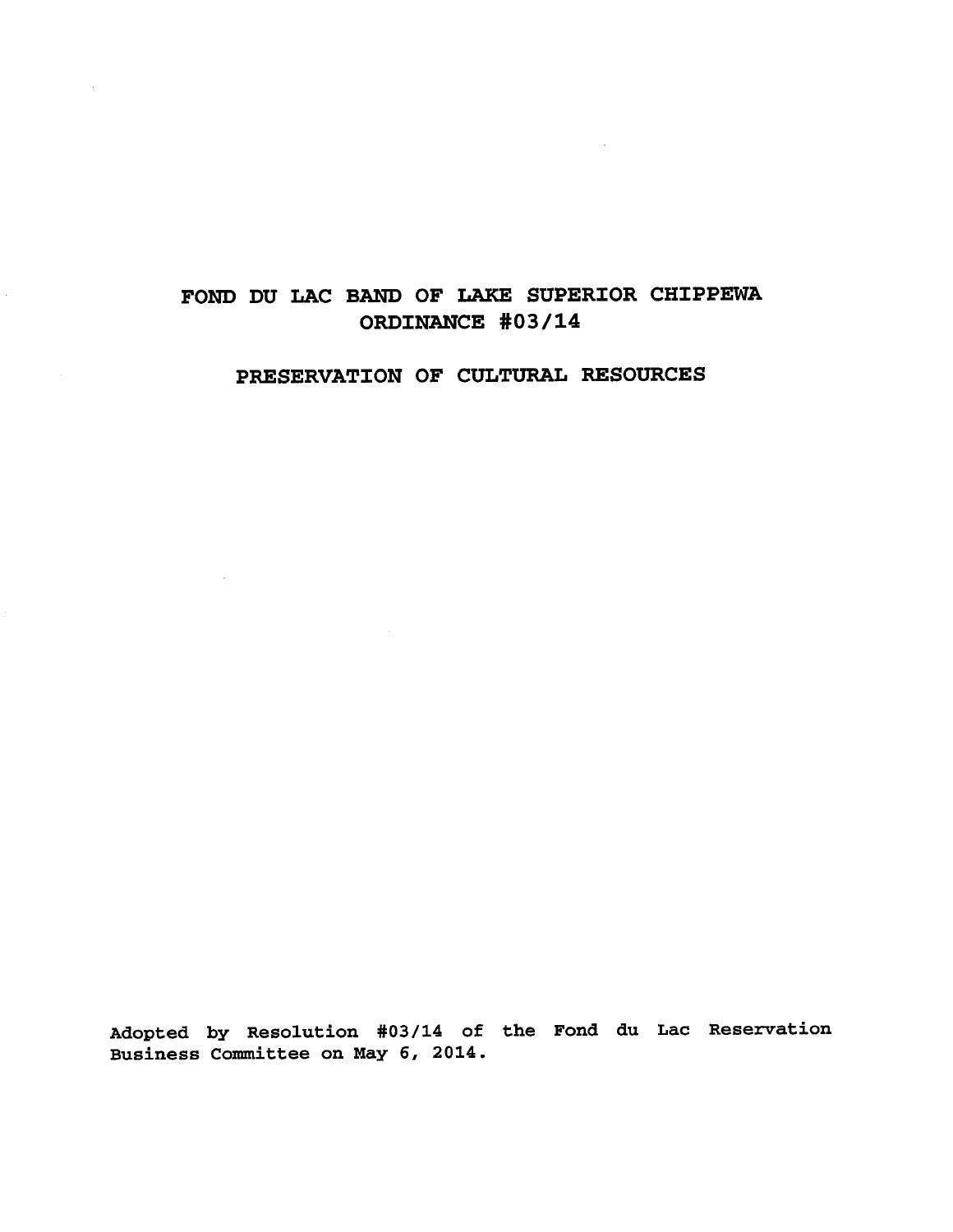## **TABLES OF CONTENTS**

|                  | CHAPTER $1$ AUTHORITY; PURPOSE; SCOPE $\ldots$ 1        |  |  |  |  |  |  |
|------------------|---------------------------------------------------------|--|--|--|--|--|--|
|                  | CHAPTER 2 DEFINITIONS & INTERPRETATION 4                |  |  |  |  |  |  |
|                  | CHAPTER 3 ADMINISTRATION 6                              |  |  |  |  |  |  |
|                  | CHAPTER 4 PROHIBITED ACTIVITIES; PERMITS 8              |  |  |  |  |  |  |
| <b>CHAPTER 5</b> | TREATMENT OF CULTURAL REMAINS 10                        |  |  |  |  |  |  |
| CHAPTER 6        | PENALTIES AND JUDICIAL REVIEW $\cdots \cdots \cdots 14$ |  |  |  |  |  |  |
|                  | CHAPTER 7 EFFECTIVE DATE; AMENDMENT; SEVERABILITY 16    |  |  |  |  |  |  |
|                  | CERTIFICATION 16                                        |  |  |  |  |  |  |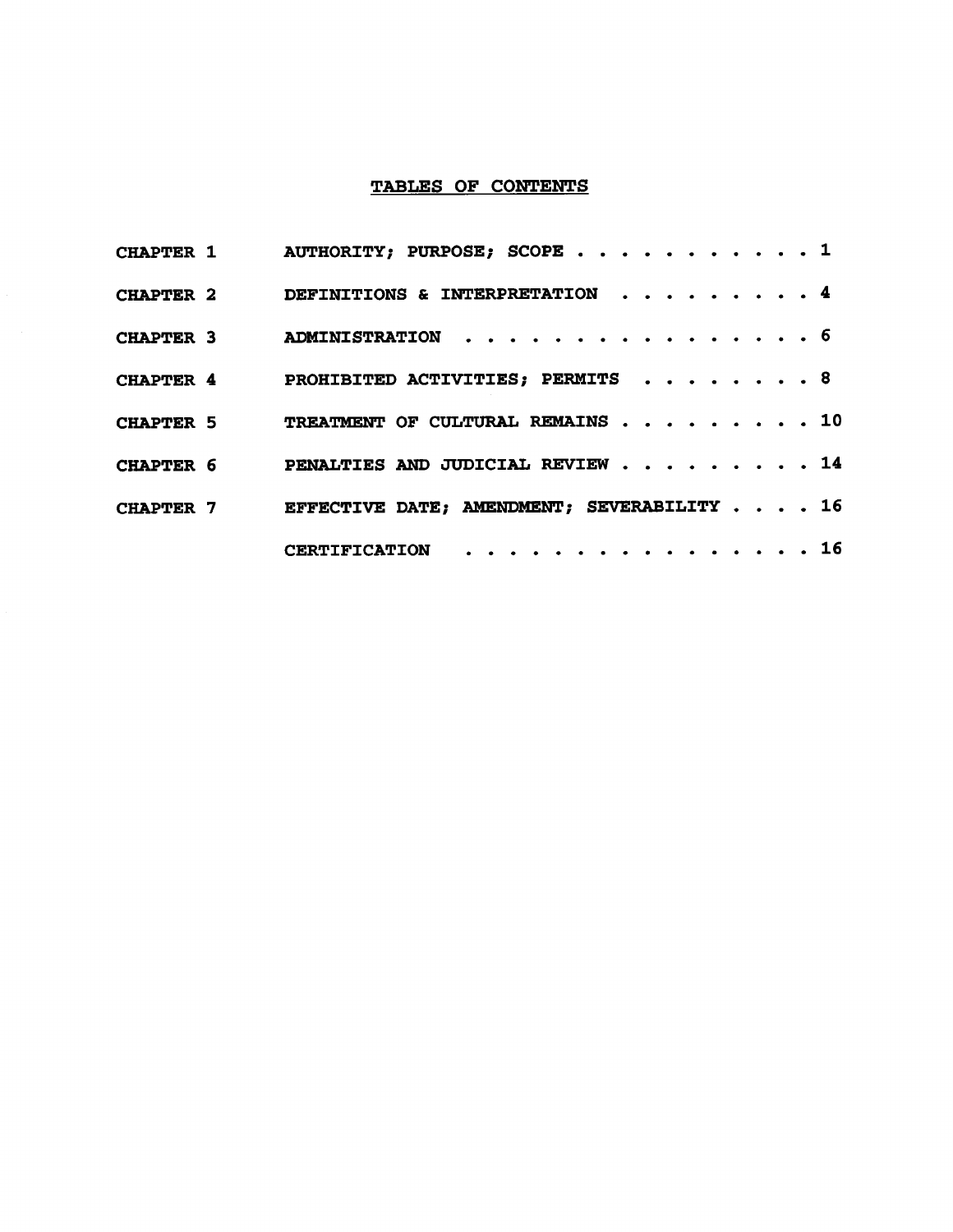### **FOND DU LAC ORDINANCE #03/14**

### **PRESERVATION OF CULTURAL RESOURCES**

## **CHAPTER 1 AUTHORITY; PURPOSE; SCOPE**

### **SECTION 101 AUTHORITY**

This Ordinance is enacted pursuant to the authority of the Fond du Lac Reservation Business Committee, as the governing body of the Fond du Lac Band of Lake Superior Chippewa, as such authority is granted by Article VI of the Revised Minnesota Chippewa Tribe Constitution, and as recognized under Section 16 of the Indian Reorganization Act of 1934, 25 U.S.C. § 476.

### **SECTION 102 FINDINGS**

The Fond du Lac Reservation Business Committee hereby finds and declares:

- a. The mission of the Fond du Lac Band includes the preservation of the Band's sovereignty, cultural identity, and heritage;
- b. The cultural heritage of the Fond du Lac Band should be maintained as a vital aspect of its community life and provide for development;
- c. Cultural sites and resources of the Fond du Lac Band are being lost or substantially altered, sometimes inadvertently, with increasing frequency;
- d. The preservation of this irreplaceable, invaluable cultural heritage is in the interest of the Fond du Lac Band and its people so that its legacy of cultural, educational, aesthetic, inspirational and economic benefits will be protected, maintained and enriched for future generations;
- e. Increased knowledge of cultural resources through the creation of better means to identify, inventory, assess and administer them will improve the planning of tribal, federal, state or other projects and enable expeditious project development with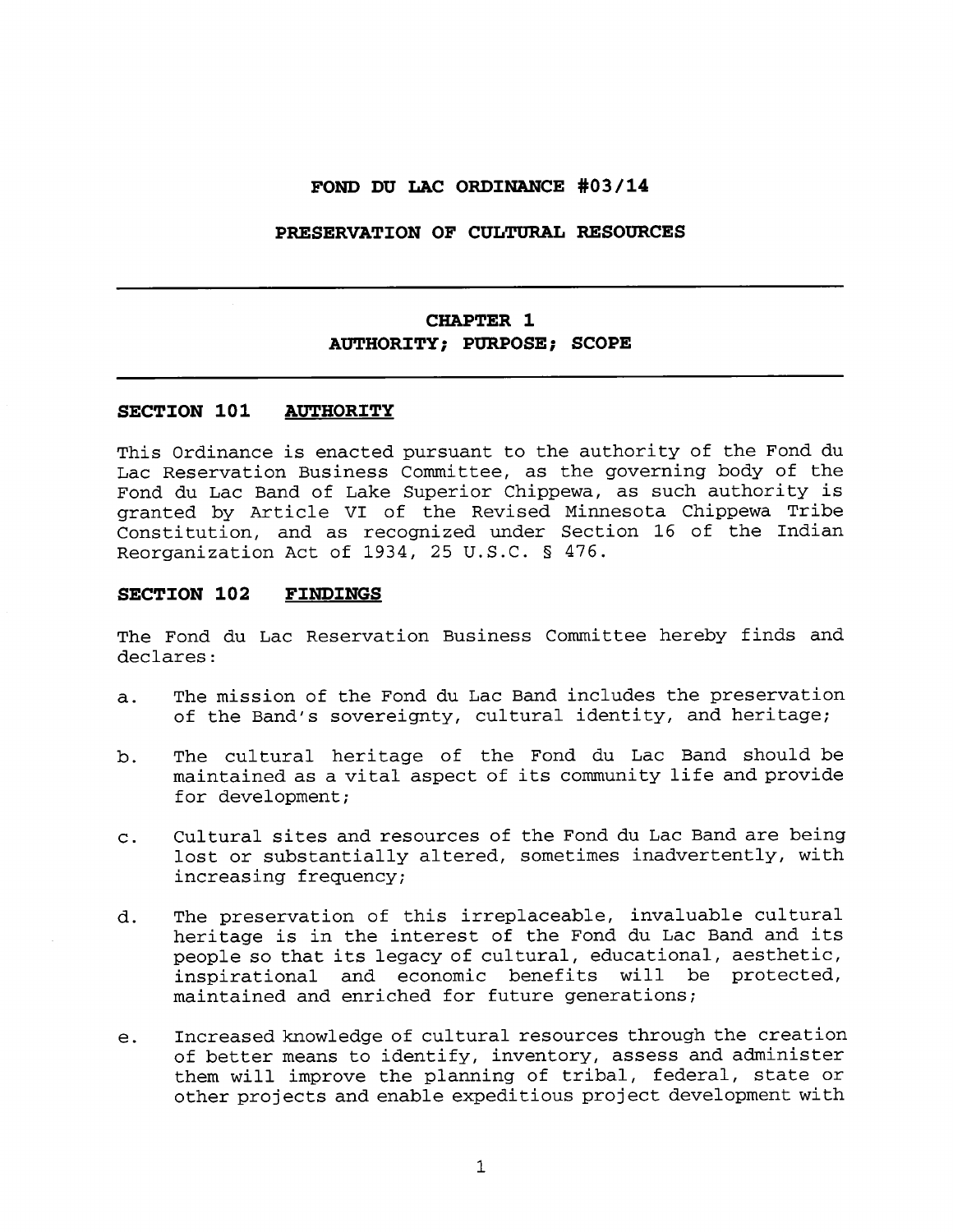adequate protection for and mitigation of harm to those resources; and

f. The Fond du Lac Band's cultural resource preservation program is a necessary supplement to existing federal and state programs that provide preservation services on lands where the Band has an historical interest.

### **SECTION 103 POLICY**

It is the policy of the Fond du Lac Band, in cooperation with the federal government, the State of Minnesota, other Indian tribes, private organizations and others to:

- a. Establish the means by which the cultural resources of the Band can be preserved;
- b. Administer cultural resources owned or controlled by the Band as a steward for present and future generations;
- c. Encourage governmental entities, organizations and individuals to identify, protect and preserve the Band's cultural resources wherever located;
- d. Identify, acquire, and preserve through public and private efforts, all cultural resources of the Band; and
- e. Administer this Ordinance in a manner which protects cultural resources even if the resources have no direct or determined connection with the Band.

### **SECTION 104 SCOPE**

This Ordinance shall apply to any conduct by any person on lands which are owned in fee or trust by the Fond du Lac Band within the boundaries of the Fond du Lac Reservation.

### **SECTION 105 RESERVATION OF RIGHTS**

The Reservation Business Committee reserves the right to amend or repeal all or any part of this Ordinance at any time and there shall be no vested rights of any kind against such amendment or repeal. All the rights, privileges, or immunities conferred by this Ordinance or by acts done pursuant thereto shall exist subject to the power of the Reservation Business Committee to amend or repeal this Ordinance or any part herein at any time. Nothing in this Ordinance shall be construed to constitute a waiver of the sovereign immunity of the Fond du Lac Band or a consent to jurisdiction by any forum not expressly authorized to exercise jurisdiction under this Ordinance. Any provision of this Ordinance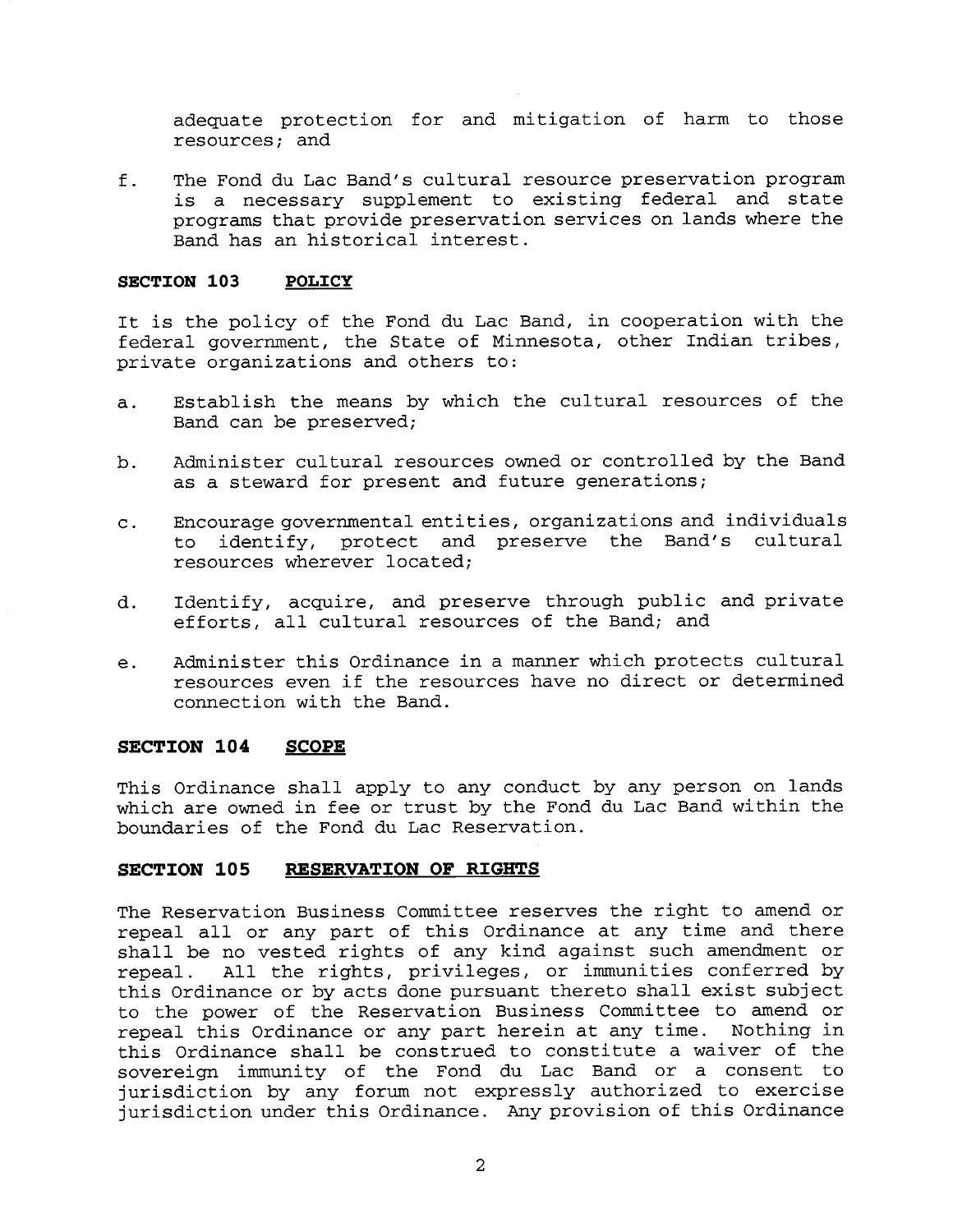which is adjudicated to be inconsistent or incompatible with applicable federal law shall be invalid and unenforceable to the extent of such inconsistency or incompatibility, provided, however, that all remaining provisions shall be given full force and effect.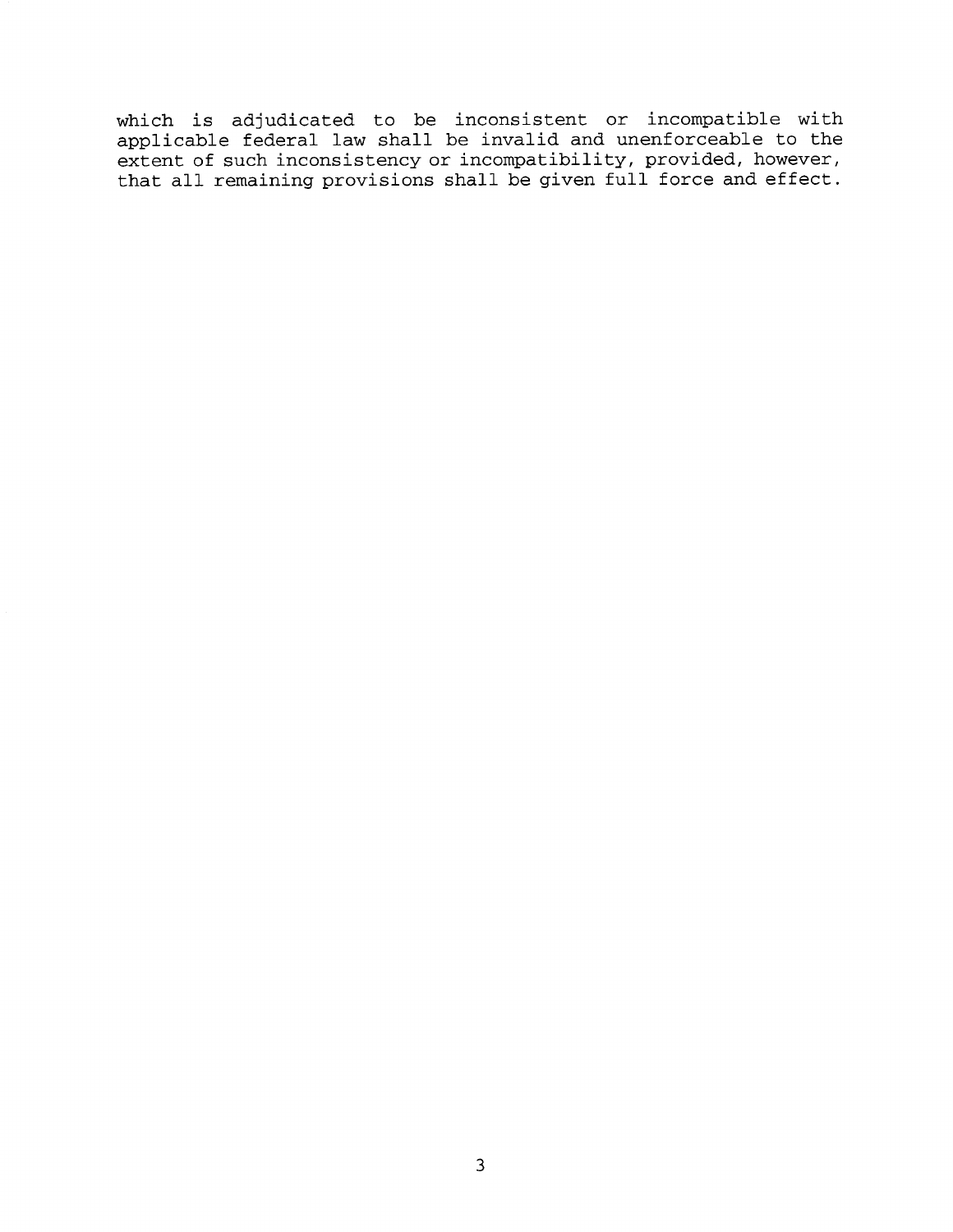## **CHAPTER 2 DEFINITIONS AND INTERPRETATION**

### **SECTION 201 DEFINITIONS**

For the purposes of this Ordinance, the following definitions shall apply:

- a. **"ARPA"** means the Archaeological Resources Protection Act, Pub. L. 96-95,93 Stat. 721, 16 U.S.C. § § 470mm, as amended.
- b. **"Band lands"** means, for the purposes of this Ordinance:
	- 1. Any lands which are held in trust or other restricted status by the United States for the benefit of the Fond du Lac Band or its members;
	- 2. Any lands which are held in trust or other restricted status by the United States for the benefit of the Minnesota Chippewa Tribe or its members which lie within the boundaries of the Fond du Lac Reservation; and
	- 3. Any lands which are held in fee by the Fond du Lac Band or any political subdivision of the Band within the boundaries of the Fond du Lac Reservation.
- c. **"Cultural Patrimony Objects"** means objects, artifacts or materials with ceremonial, cultural, historical, sacred, spiritual, or traditional value to the Fond du Lac Band whether or not associated with burials or remains.
- d. **"Cultural property"** means any cultural resource determined to be significant enough to be included in the Fond du Lac Register.
- e. **"Cultural remains"** means any remains with archaeological, cultural, historical, sacred, spiritual, or traditional value to the Fond du Lac Band, including, but not limited to Cultural Patrimony Objects and Funerary Objects.
- f. **"Cultural resource"** means any product of human activity, or any object, place, site or structure given significance by human activity or belief. Cultural resources include traditional sites for harvesting wild rice, maple sugar, and medicinal plants.
- **"Fond du Lac Band"** or **"Band"** means the Fond du Lac Band of g. Lake Superior Chippewa.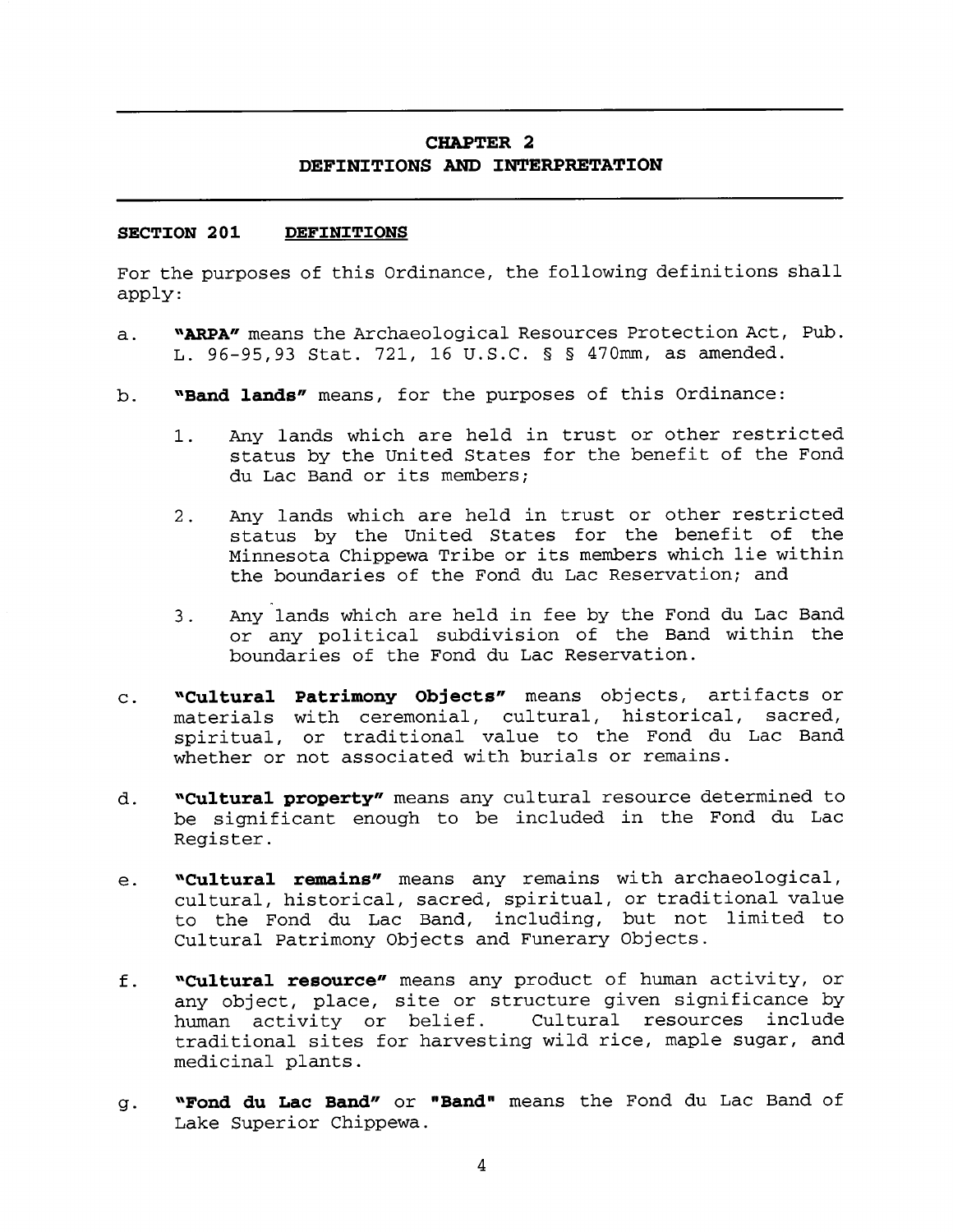- **h. "Fond du Lac Register"** means the Fond du Lac Register of Cultural Properties.
- **i. "Fond du Lac Reservation"** means the historical land base of the Fond du Lac Band as set aside under Article 2 of the Treaty of LaPointe, 10 Stat. 1109, and any lands outside of those boundaries which were subsequently acquired in trust for the Band.
- **"Funerary Objects"** means any objects, artifacts or materials j. which are reasonably believed to have been placed with deceased individual in burial as part of tribal cultural ceremony or rite.
- **k. "Lands in which the Fond du Lac Band has an historical interest"** means all lands historically or traditionally used by the Fond du Lac Band, including the territories ceded to the United States by the treaties of 1837, 1842 and 1854.
- 1. **"NAGPRA"** means the Native American Graves Protection and Repatriation Act, Pub. L. 101-106, 104 Stat. 3048, 25 U.S.C. § § 3001-3013, 18 U.S.C. § 1170, as amended.
- **m. "Remains"** means the physical remains, articulated or unarticulated bones and bone fragments, and the surrounding soil matrix at any stage of decomposition of any human.
- **n. " Reservation Business Committee" or "RBC"** means the governing body of the Fond du Lac Band of Lake Superior Chippewa.
- **o. "Sponsor"** means the governmental official or the official in a private entity who has decision-making authority over a particular undertaking.
- **p. "Tribal Preservation Officer" or "THPO"** means the Fond du Lac Tribal Historic Preservation Officer, who is the manager of the Fond du Lac Tribal Historic Preservation Office.
- **q. "Undertaking"** means any project, activity or program that can result in changes in the character or use of cultural properties.

### **SECTION 202 INTERPRETATION**

The provisions of this Ordinance shall be interpreted in a manner which gives plain effect to its terms and purposes, and to avoid unnecessary conflicts of law.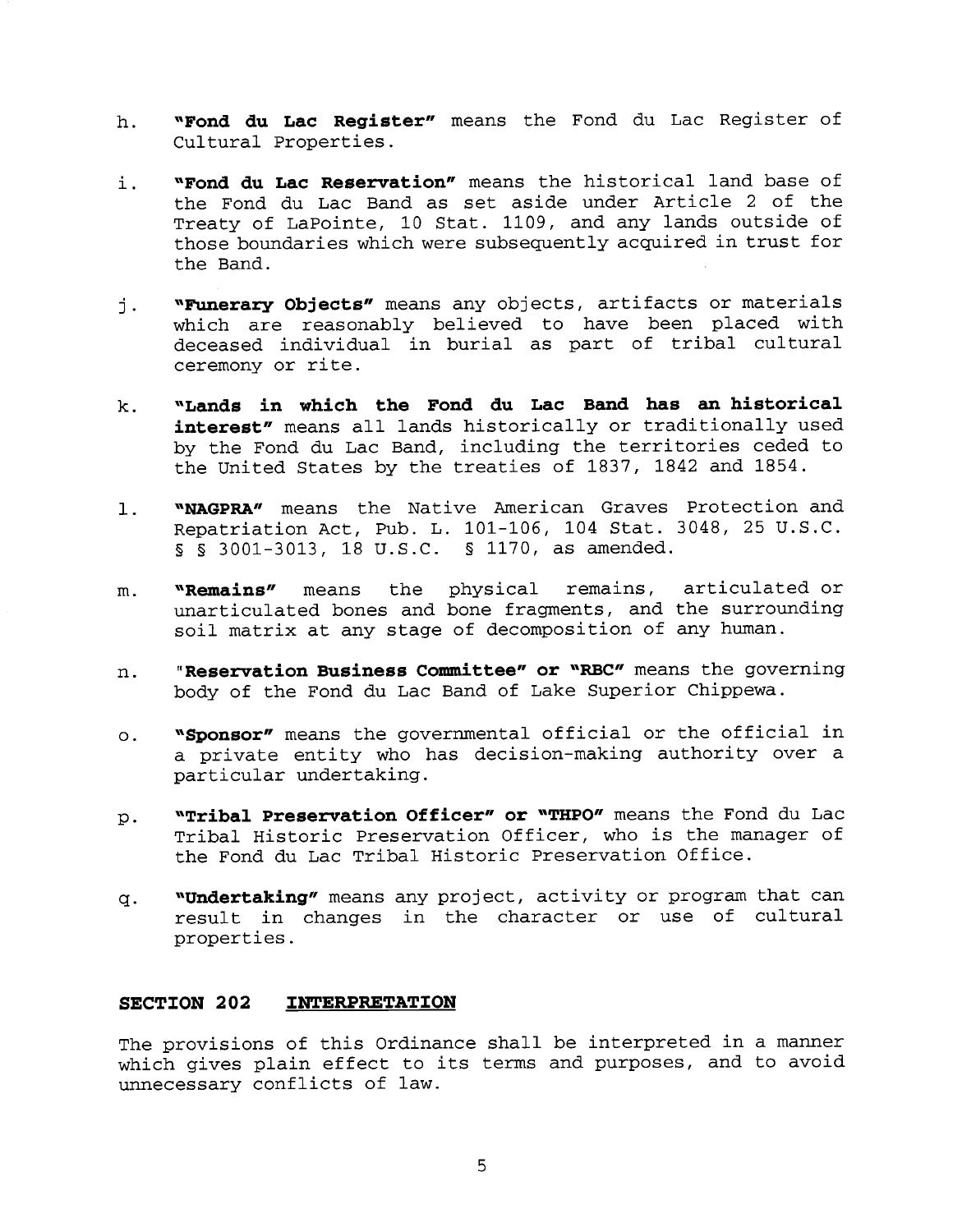## **CHAPTER 3 ADMINISTRATION**

## **SECTION 301 TRIBAL HISTORIC PRESERVATION OFFICE**

- **CHAPTER 3<br>
ADMINISTRATION<br>
ESTABLISHMENT AND OPERATION OF THE FOND DU LAC<br>
TRIBAL HISTORIC PRESERVATION OFFICE**<br>
And du Lac Tribal Historic Preservation Office is hereby<br>
ished, and shall be the Fond du Lac tribal governm a. The Fond du Lac Tribal Historic Preservation Office is hereby established, and shall be the Fond du Lac tribal government entity responsible for the protection, preservation and management of the Band's cultural resources.
- b. The office shall be directed by the Fond du Lac Tribal Historic Preservation Officer (THPO). advise the Reservation Business Committee and its various<br>divisions, programs and enterprises, other tribal divisions, programs and enterprises, other organizations and entities, individuals, the federal, state, and local governments and private organizations on matters pertaining to cultural resource preservation on Band lands and on lands in which the Fond du Lac Band has an historical interest.
- c. Unless otherwise provided by resolution of the Reservation Business Committee, determinations of the THPO on matters within its authority shall be given deference by other divisions, programs, or Band enterprises.
- d. The THPO shall be a technical advisor to any committee authorized by the RBC to adopt or recommend land use plans for Band lands.
- e. The THPO is authorized to enter upon all Band lands, including lands leased to others, for the purpose of performing duties under this Ordinance. Except in exigent circumstances in which there is a threat of imminent harm to cultural resources, the THPO will give reasonable notice of entry to the occupant or owner of the property.
- f. Archaeology. The THPO shall receive and review all applications for federal permits under ARPA and shall actively participate in federal permitting processes in order to ensure that applicants, permittees and federal agencies comply with ARPA tribal notice and consent requirements for activities affecting Fond du Lac cultural resources.
- The records and data collected, created, maintained, or g. possessed by the THPO shall be treated as confidential in accordance with the Fond du Lac Data Privacy and Records Management Policy.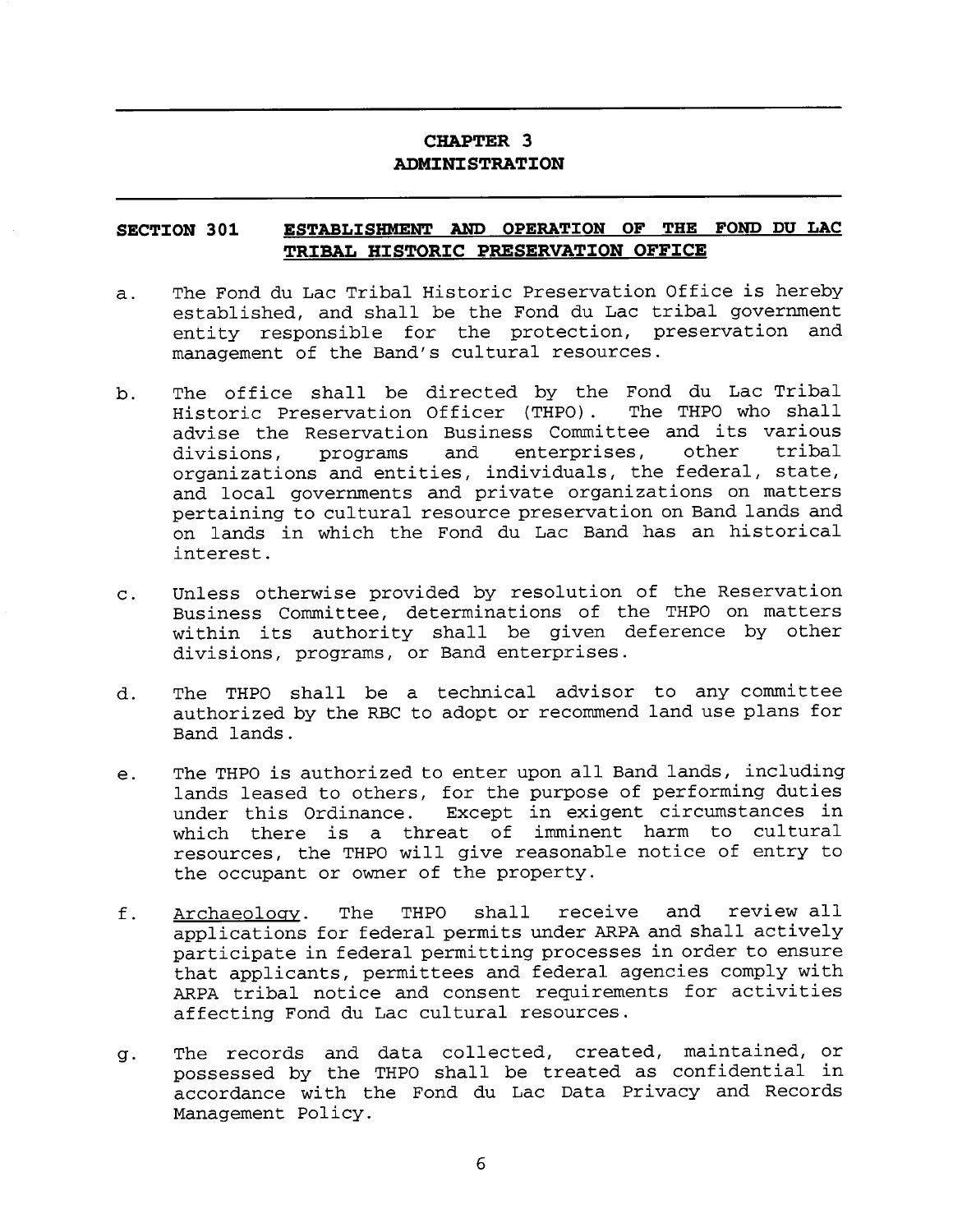### **SECTION 302 THE FOND DU LAC CULTURAL CENTER AND MUSEUM**

The Fond du Lac Cultural Center and Museum shall be the repository for all cultural resources collected on Band lands and for cultural resources repatriated, donated, or otherwise in the possession of the Band. If necessary, the Cultural Center and Museum may have cultural resources stored in a climate-controlled facility, such as the Fond du Lac Resource Management and Tribal Court Building.

### **SECTION 303 THE FOND DU LAC REGISTER OF CULTURAL PROPERTIES**

- a. The THPO shall create, maintain and administer a Fond du Lac Register of Cultural Properties comprising buildings, objects, places, sites and structures significant in the Band's history, archaeology and culture.
- b. Cultural properties on the Fond du Lac Reservation shall be included in the Register if, on the date this Ordinance is adopted, they are:
	- (1) Historic properties listed on the National Register of Historic Places on the Nation Register of Historic Landmarks;
	- (2) Natural areas designated as a National Historic Landmark; and
	- (3) Archaeological sites designated for protection under federal law.
- c. The THPO shall establish a program to locate, inventory and evaluate cultural resources on the Fond du Lac Reservation and to list all such resources as may be eligible on the Register.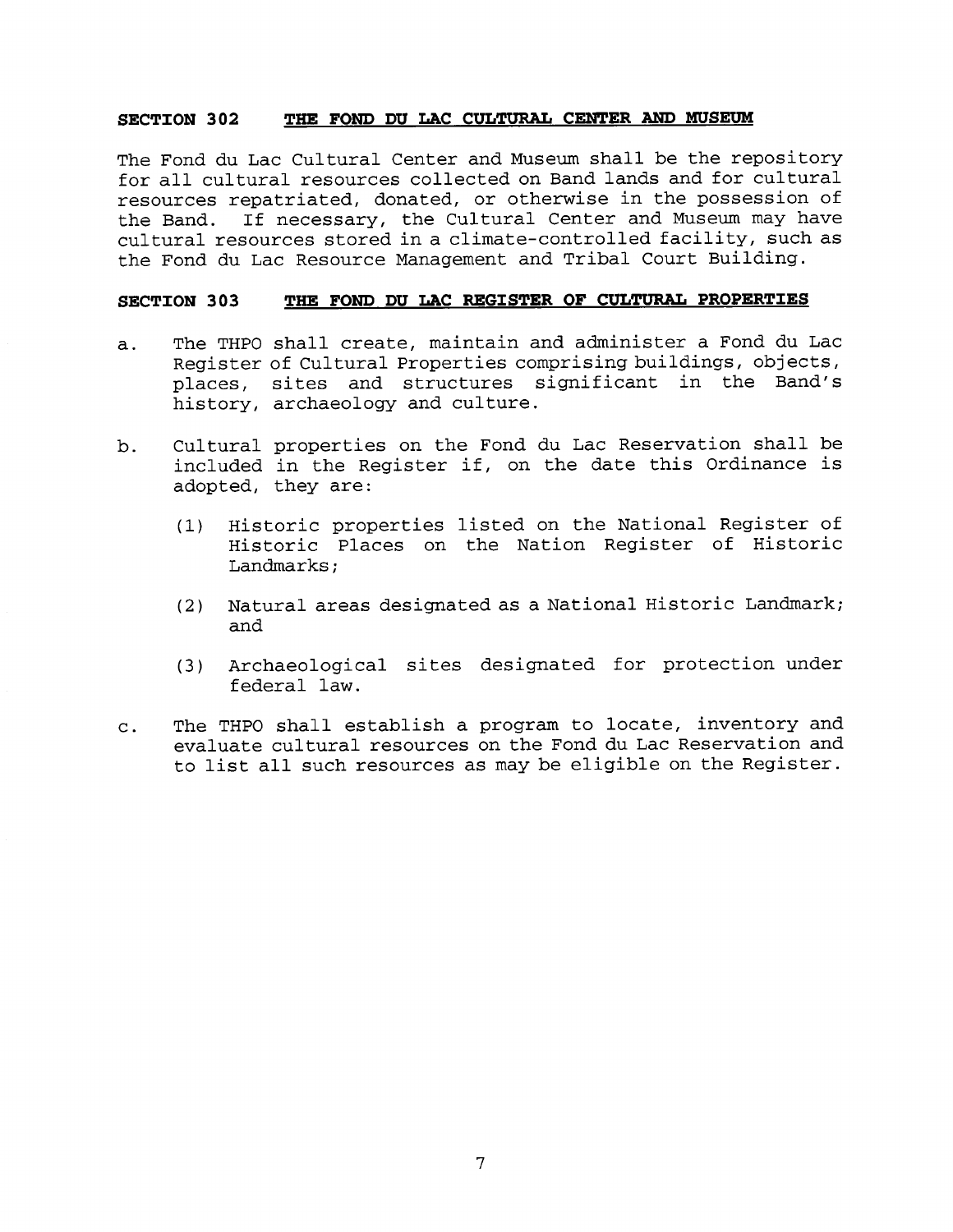## **CHAPTER 4 PROHIBITED ACTIVITIES; PERMITS**

### **SECTION 401 PROHIBITED ACTIVITIES**

Unless specifically authorized by a valid permit:

- a. No person may alter, damage, excavate, collect, destroy or remove any cultural properties on Band lands.
- b. No person may sell, buy, exchange or transport cultural resources from Band lands.
- c. No person may engage in research that involves or impacts cultural resources on Band lands except as authorized by a permit issued by the THPO.
- d. No sponsor of any undertaking on Band lands may commence, or implement, the undertaking without a valid permit.

### **SECTION 402 PERMITS**

- a. The THPO shall issue permits only on a case-by-case basis. The THPO may prescribe a form for applications for permits. Each permit shall contain:
	- (1) The nature of the permitted activity;
	- (2) The duration of the permit;
	- (3) A description of the reports the permittee is required to submit and the time for submission; and
	- (4) The requirements which the permittee must meet if the activity involves the alteration, collection, excavation, removal or disturbance of cultural resources.
- b. The prohibitions of Section 401 and the permit requirements of Section 402 shall not apply to:
	- (1) The Resource Management Division and its employees engaged in official business relating to cultural resources management activities consistent with this Ordinance or other duly enacted Band procedures and policies;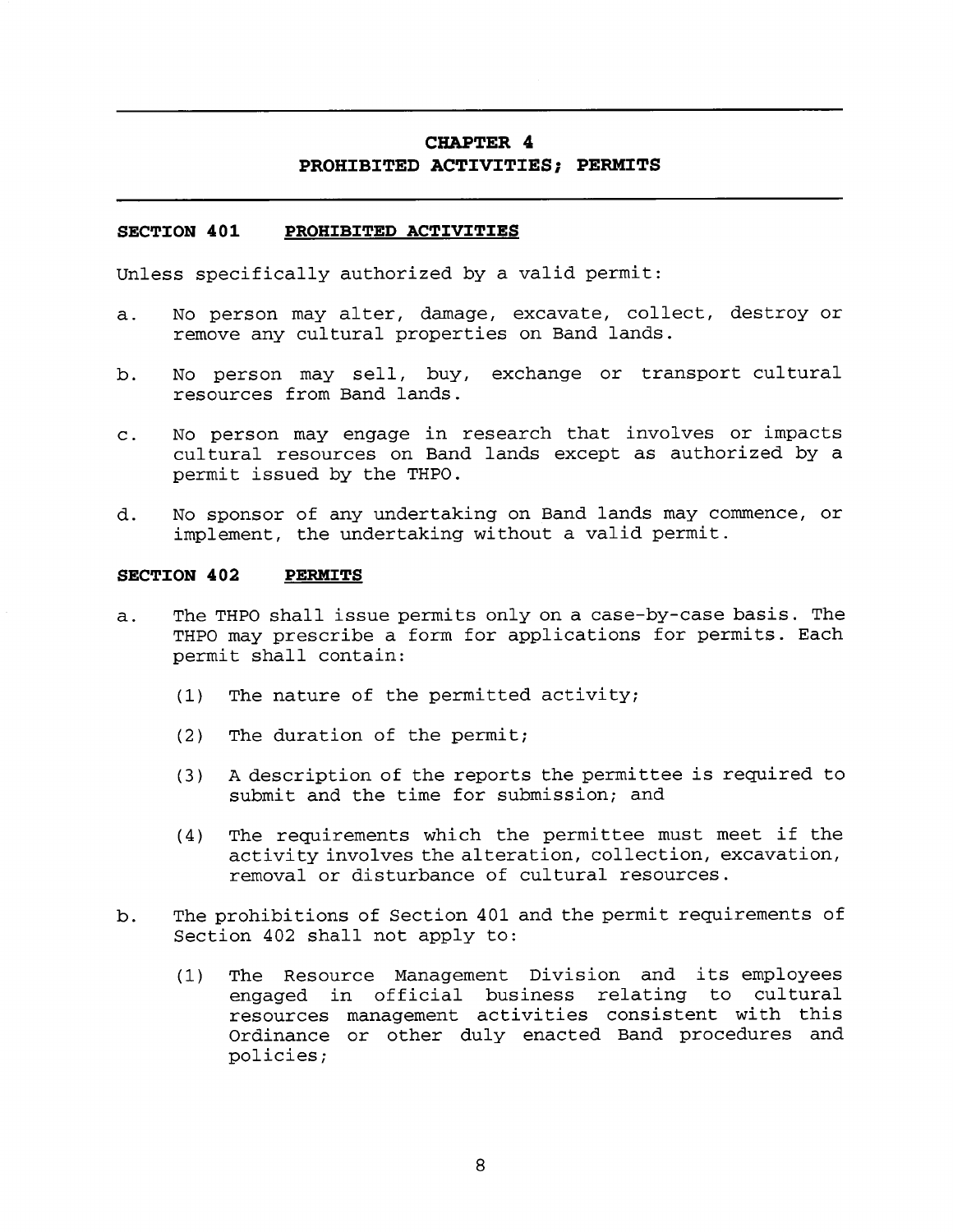- (2) Fond du Lac Band members who are engaged in activities directly relating to the practice of traditional Ojibwe religion; or
- (3) Harvesting of wild rice, maple sugar, or medicinal plants in accordance with applicable law.

### **SECTION 403 SUSPENSION OR REVOCATION OF PERMIT**

The THPO may suspend or revoke a permit:

- a. Without cause upon a written determination that continuation of activities is not in the best interests of the Band. Such suspension or revocation shall not bar the permittee from holding a modified permit or a new permit.
- b. With cause upon a written determination (i) that a permit term or condition has not been met by the permittee; (ii) that a permit term or condition has been knowingly or willfully violated; or (iii) that the permittee has engaged in activities outside the scope of the permit or otherwise prohibited by this Ordinance.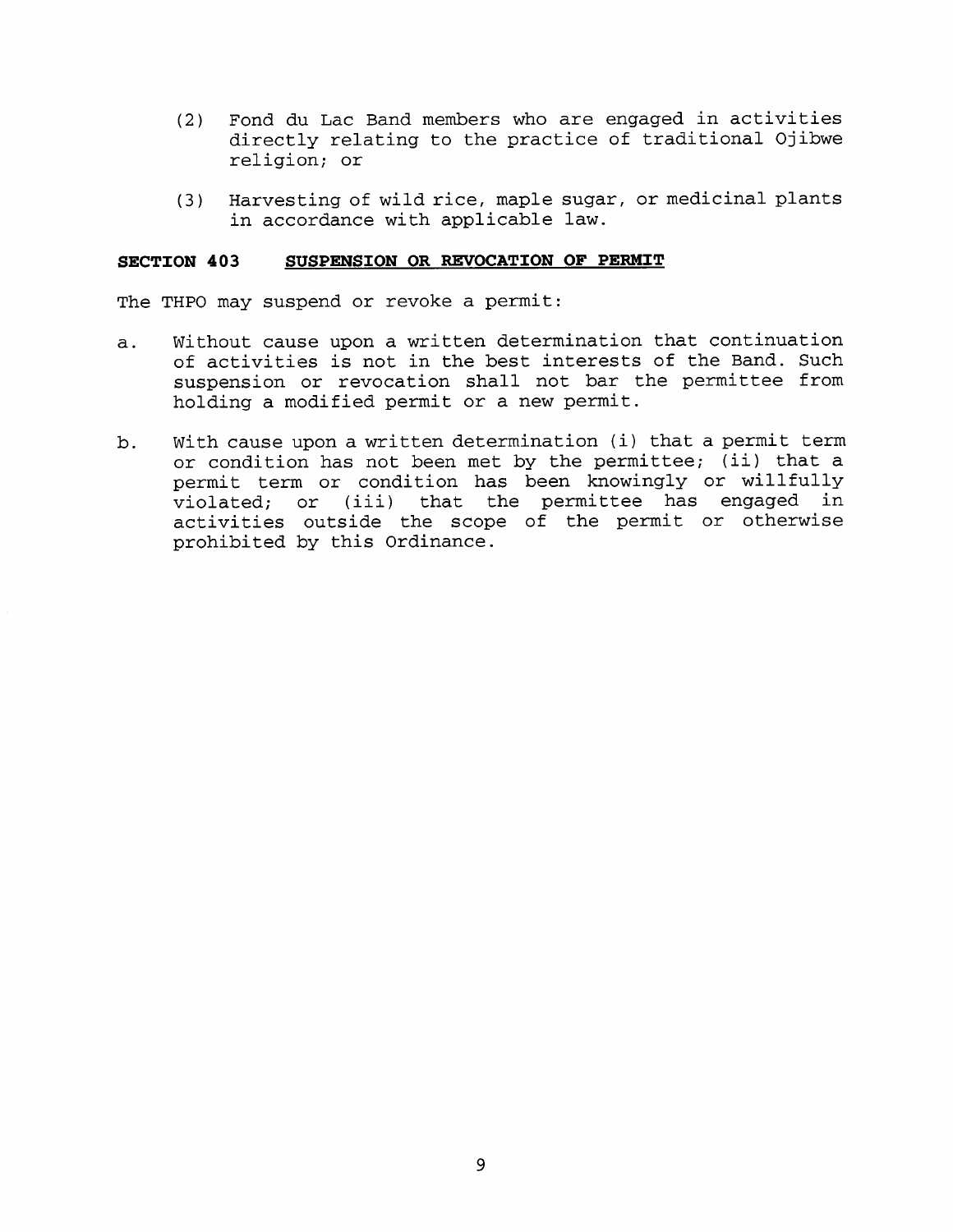## **CHAPTER 5 TREATMENT OF CULTURAL REMAINS**

# **SECTION 501 CHAPTER 5<br>
TREATMENT OF CULTURAL REMAINS<br>
ROLE OF THE THPO IN THE ADMINISTRATION OF CULTURAL<br>
REMAINS**<br>
all:<br>
the Reservation Business Committee and other relevant **REMAINS**

The THPO shall:

- a. Advise the Reservation Business Committee and other relevant parties about the identification, preservation, protection and repatriation of cultural remains;
- b. Develop and recommend to the Reservation Business Committee any policies, procedures or other measures to identify, protect, preserve and repatriate cultural remains;
- c. Receive all notices to the Band of discovery of cultural remains under NAGPRA;
- d. Take emergency measures to protect cultural remains from disturbance or removal;
- e. Modify, suspend, or halt any undertakings that might adversely affect cultural remains on Band lands;
- f. Enter into cooperative agreements with other public and private entities or persons to facilitate reports of discovery of cultural remains and compliance with this Ordinance on land in which the Band has an historical interest; and
- g. Make reasonable and good faith efforts to determine whether discovered cultural remains are ancestors of the Band, and give such notices as may be reasonable to other governments, known living descendants or relatives, or Band members generally regarding discovered cultural remains.

## **SECTION 502 DISCOVERY OF CULTURAL REMAINS**

- a. Reports. All persons and all Divisions, offices and entities including sponsors of undertakings within Band lands shall report promptly to the THPO the discovery of any cultural remains.
- b. Investigation. The THPO shall cause a prompt investigation of any report of discovery under this Ordinance, NAGPRA or ARPA and create a written record of the investigation.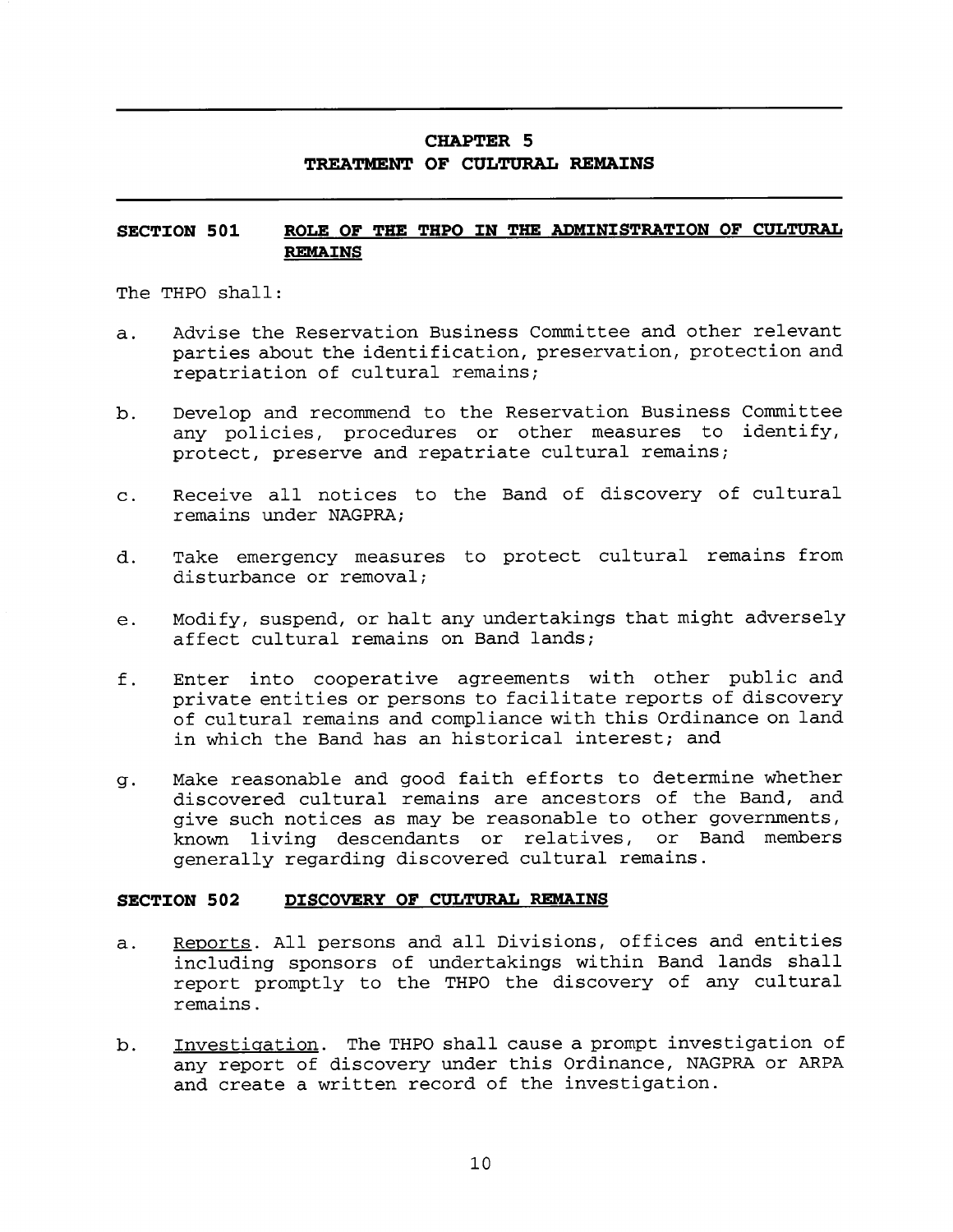c. Remedy. The THPO shall take such action as is necessary to modify, suspend, or halt any activity that might adversely affect discovered cultural remains. Such action may be verbal, provided that it is reduced to writing not later than the next business day. Written directives to halt work on construction activities shall be served on the owner, the contractor, and the field supervisor or foreman responsible for the activity.

### **SECTION 503 IDENTIFICATION OF CULTURAL REMAINS**

If discovered cultural remains are or appear to be ancestors of the Band, the THPO shall make reasonable and good faith efforts to identify any known living descendants or relatives of the discovered cultural remains and provide written notice to any known descendants or relatives.

- a. After receipt of notice under this Section, descendants, relatives, or Band members may make a written claim of ownership of the cultural remains to the Preservation Officer. The claim must be submitted to the THPO within thirty (30) days of the date of the notice.
- b. Within sixty (60) days of receipt of a claim of ownership, the THPO shall make a written determination of any claim of<br>individual ownership. The THPO must find that the individual ownership. The THPO must find that the preponderance of evidence supports a claim to individual ownership. In the event of individual ownership, the remains shall be promptly turned over to the claimant.
- c. If no individual claim is found valid, the cultural remains shall be deemed the property of the Band for re-interment.

### **SECTION 504 REPATRIATION**

The THPO shall:

- a. Be familiar with NAGPRA and support the administration and enforcement of NAGPRA;
- b. Develop and recommend to the Reservation Business Committee for approval tribal policies and procedures to implement NAGPRA, including but not limited to:
	- (1) Requests for inventories of cultural remains;
	- (2) Consultation with federal agencies, the governments of other tribes, and other appropriate entities regarding cultural remains;
	- (3) Establishing the affiliation of cultural remains; and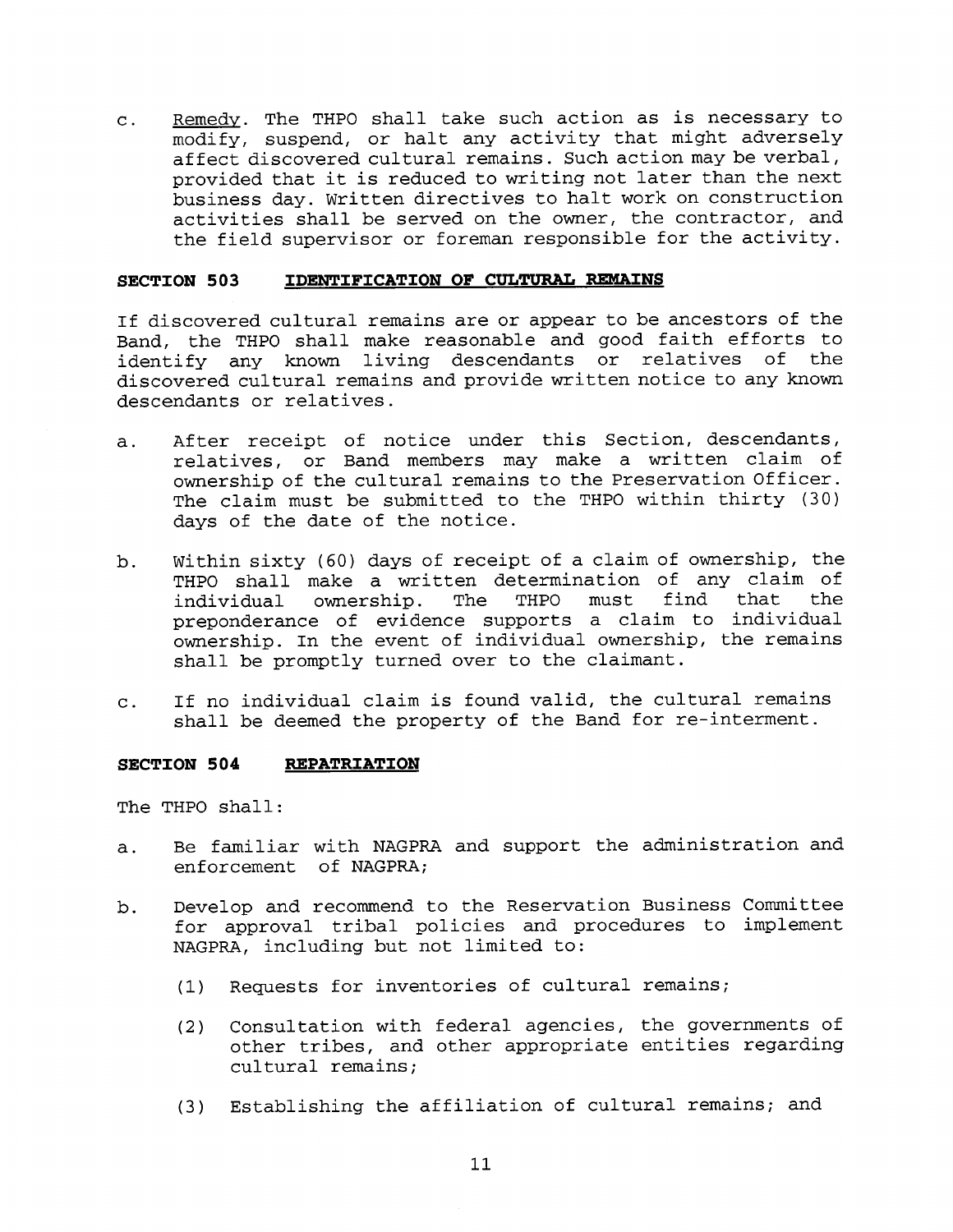- (4) Establishing the right of possession of cultural remains.
- c. Receive all notices and inventories of cultural remains;
- d. Review and monitor all inventories of all cultural remains. In reviewing such inventories, the THPO may use tribal community, spiritual, or traditional leaders, provided that compensation paid for such services must be authorized in accordance with Fond du Lac Ordinance #07/95;
- e. Investigate the possibility of repatriation and cultural remains, and determine whether any cultural remains should be requested for return and shall request such return;
- f. Provide technical assistance to individual tribal members in their repatriation claims;
- g. Coordinate and supervise the return of all cultural remains;
- h. Determine, in accordance with the provisions of Section 503 of this Ordinance, whether any of the returned cultural remains are of valid individual ownership, and if so, return such cultural remains promptly to the claiming tribal members, descendants, or relatives; and
- i. Subject to the approval of the Reservation Business Committee, may recommend and seek the assistance of the Tribal Attorney to initiate administrative or legal action to enforce NAGPRA and provisions of this Ordinance.

### **SECTION 505 DISPOSITION OF CULTURAL REMAINS**

Subject to the approval of the Reservation Business Committee, the THPO shall develop procedures for the proper disposition, placement, and curation of any unclaimed cultural remains, and may prepare an internal plan for the adequate custody, safekeeping, and<br>maintenance, by the Band of unclaimed cultural remains. In maintenance by the Band of unclaimed cultural remains. developing such procedures and plan, the THPO may use tribal community, spiritual, and traditional leaders.

### **SECTION 506 RE-INTERNMENT**

- a. If conditions favor preservation of unclaimed cultural remains in situ, the THPO shall coordinate re-interment in situ.
- b. If conditions do not favor preservation of unclaimed cultural remains in situ, then the THPO may coordinate the removal of the remains and their re-interment elsewhere.
- c. Tribal community, spiritual, and traditional leaders may assist any re-interment of unclaimed cultural remains.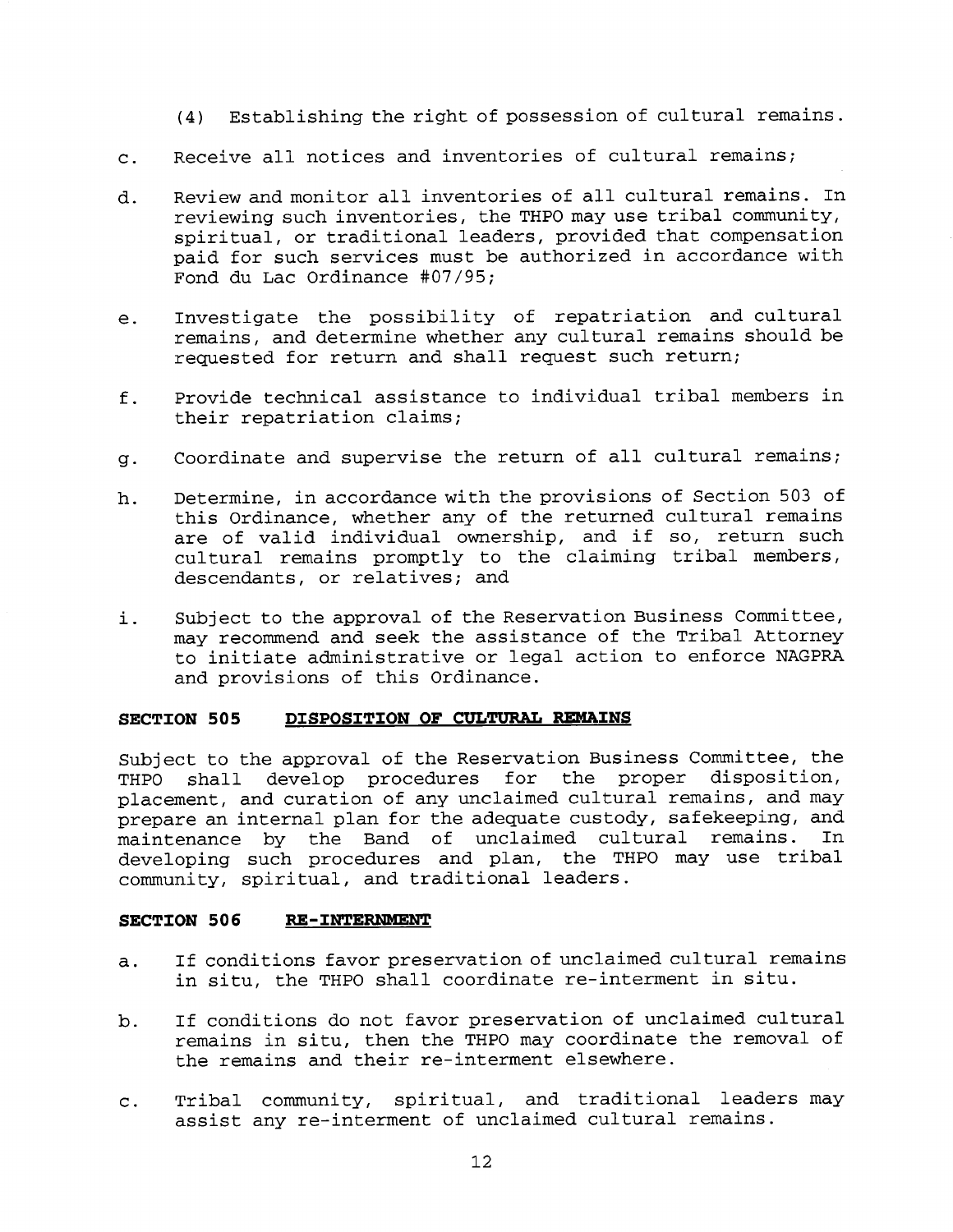- d. Re-interment of unclaimed cultural remains shall occur as soon as reasonably possible, but should proceed with such care and precautions as are necessary to avoid mistakes or misjudgment.
- e. Re-interment shall have as its goals both respectful treatment and keeping cultural remains together.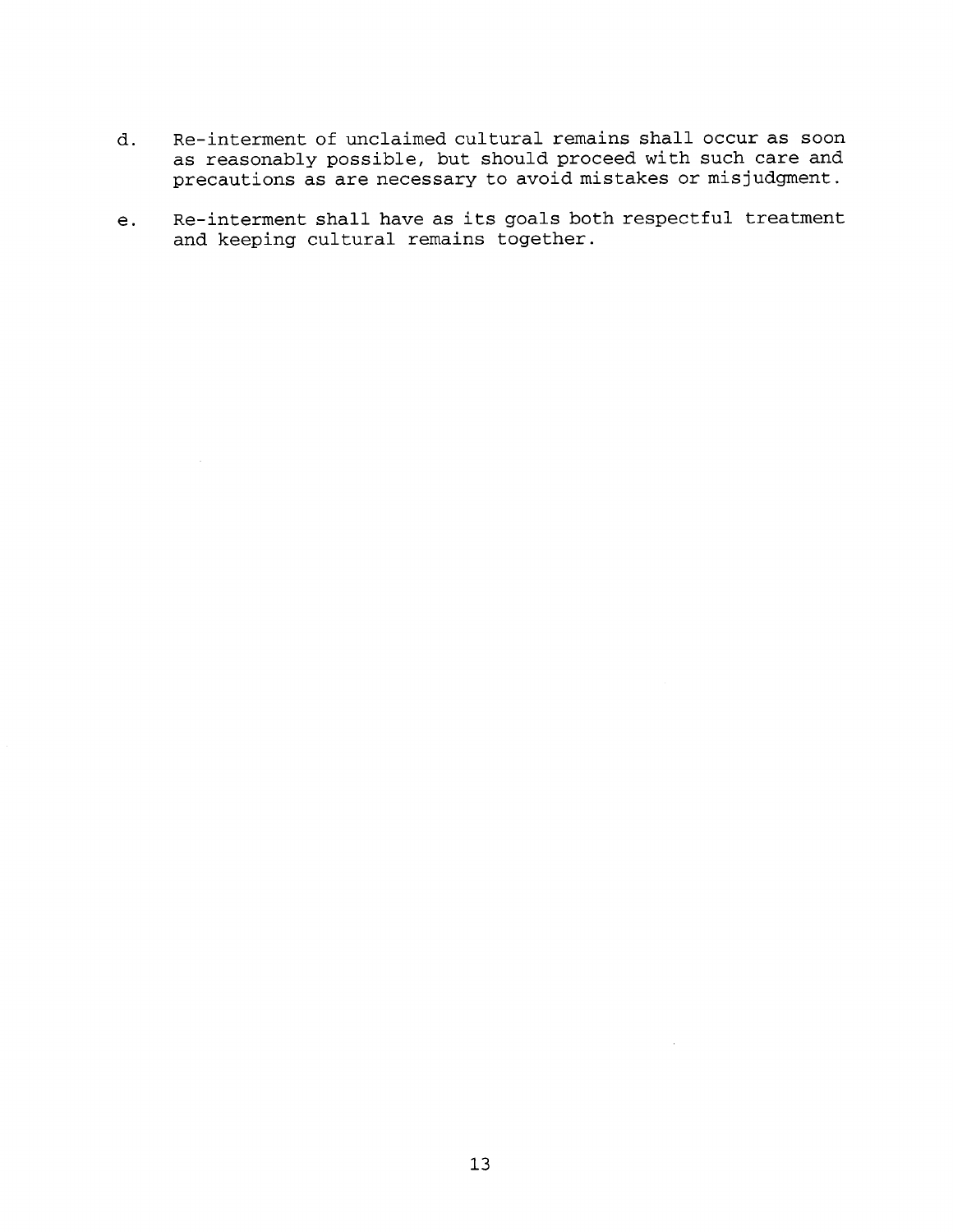## **CHAPTER 6 PENALTIES AND JUDICIAL REVIEW**

### **SECTION 601 CIVIL PENALTIES AND COSTS**

- a. Any person who violates the prohibitions in this Ordinance is subject to a civil penalty of up to \$5000.00 and an assessment of actual damages. The assessment of damages shall include, but is not limited to, consideration of:
	- (1) Costs of restoration of the cultural resources;
	- (2) Reasonable enforcement and administrative costs, and costs of disposition of the cultural resources, including, if necessary, curation in perpetuity;
	- (3) Costs of testing and evaluation necessary to plan for restoration or curation; and
	- (4) Costs of mitigation measures which the THPO deems to be necessary and appropriate to protect the cultural resource from further harm.

### **SECTION 602 SEIZURE**

The THPO is authorized to seize cultural resources taken or<br>possessed in violation of this Ordinance. Fond du Lac Law possessed in violation of this Ordinance. Enforcement Officers and Conservation Officers are authorized to assist the THPO in seizing cultural resources. **ECTION 602 SEIZURE**<br>
THE THE THE THE STATE OF STATE OF THE STATE OF CHANGE THE CHANGE THE OF STATE AND SET AND SET AND SET AND SET A PHO IN SETTION SO STATE OF VIOLATION<br>
CONTICE OF VIOLATION<br>
CONTICE OF VIOLATION<br>
CONTIC

### **SECTION 603 NOTICE OF VIOLATION**

- a. Civil penalties, damages and forfeitures of seized cultural resources shall be proposed in notices and served on the person believed to be in violation in the same manner as a civil complaint under the Fond du Lac Civil Code. Civil penalties, damages and forfeitures of seized cultural<br>
resources shall be proposed in notices and served on the<br>
person believed to be in violation in the same manner as a<br>
civil complaint under the Fond du Lac Civil
- b. proposed forfeiture shall within twenty (20) days of service:
	- (1) Pay the penalty or assessment; or relinquish the item(s) proposed for forfeiture; or
	- (2) File a petition for relief from the penalty, assessment of forfeiture with the THPO.
- c. a final written determination within thirty (30) days of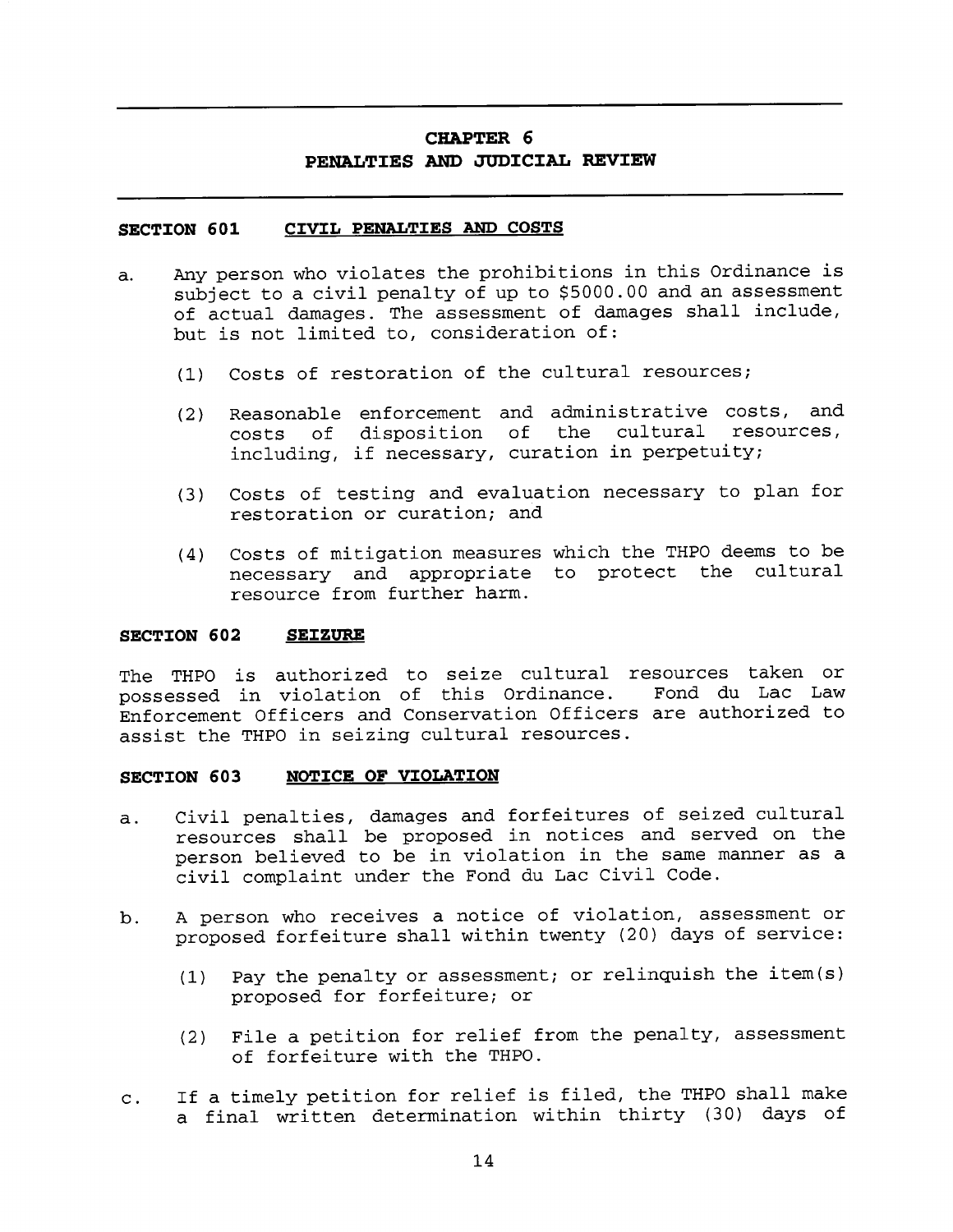receipt of the petition. The final determination shall include the basis for the decision and the amount of the final penalty or damages, or both. The date the payment is due shall be prescribed, but shall not be more than thirty (30) days after said final decision.

## **SECTION 604 JUDICIAL REVIEW OF CONTESTED VIOLATIONS, ASSESSMENTS AND FORFEITURES**

- a. A person who has received a final decision of the THPO may contest that decision by commencing a civil action in the Fond du Lac Tribal Court which shall have exclusive jurisdiction to review contested decisions of the THPO. The Tribal Court shall have authority to reverse or modify a THPO decision only upon a specific finding that the decision or a part thereof, was arbitrary, capricious, or otherwise not in accordance with this Ordinance.
- b. A complaint seeking judicial review of a THPO decision must be filed within thirty (30) days of the decision.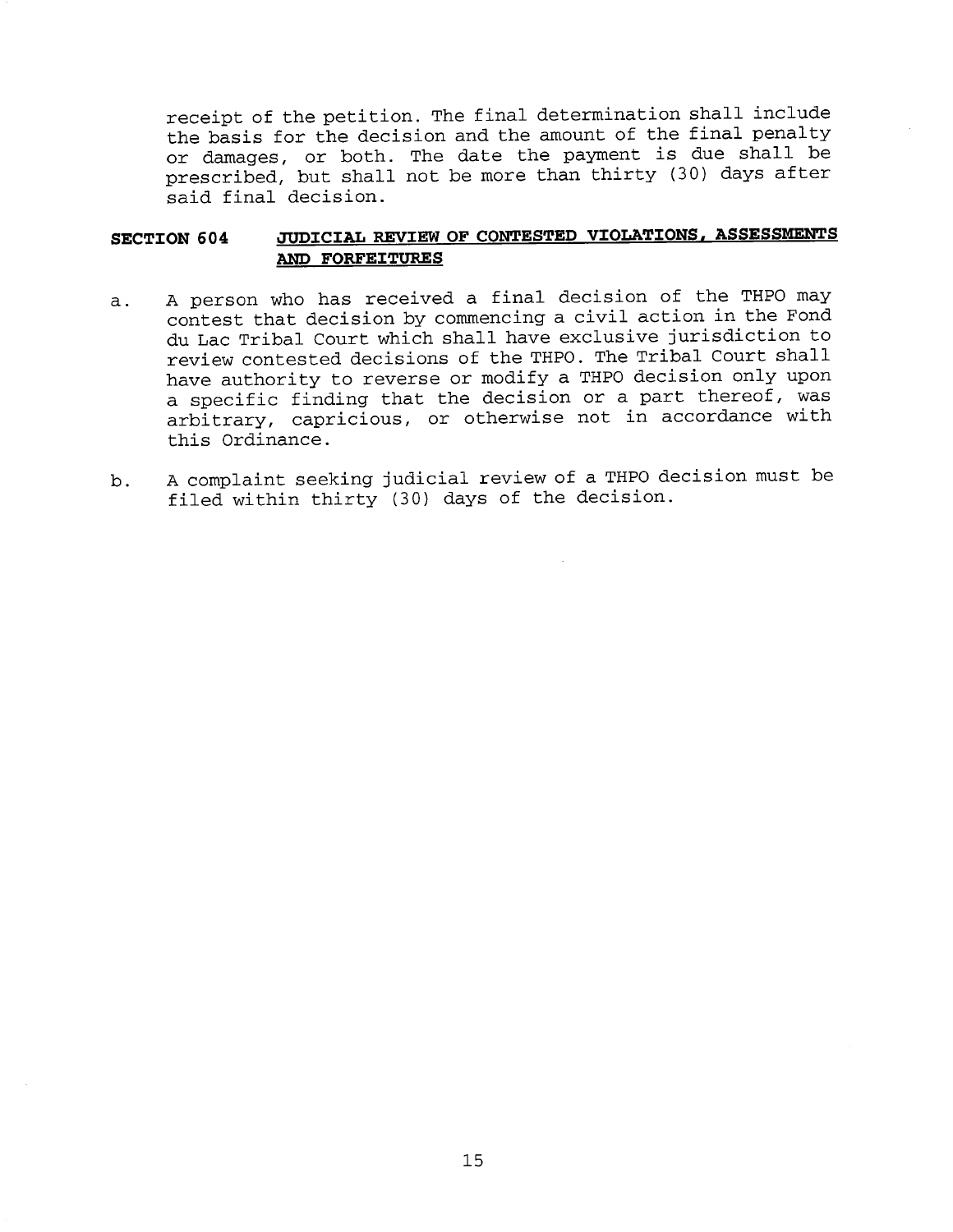## **CHAPTER 7 EFFECTIVE DATE; AMENDMENT**

### **SECTION 701 EFFECTIVE DATE**

The provisions of this Ordinance shall be effective on the date of adoption by the Reservation Business Committee.

### **SECTION 702 AMENDMENT OR RESCISSION**

The provisions of this Ordinance may be amended or rescinded by Resolution of the Fond du Lac Reservation Business Committee.

### **SECTION 703 SEVERABILITY**

If any section, provision, or portion of this Ordinance is adjudged unconstitutional or invalid by a court of competent jurisdiction, the remainder of this Ordinance will not be affected thereby.

#### **CERTIFICATION**

We do hereby certify that the foregoing Ordinance #03/14 was duly presented and adopted by Resolution #1157/14 by a vote of 2 for,0 against, 0 silent, with a quorum of 3 being present at a Special Meeting of the Fond du Lac Reservation Business Committee held onM May 6, 2014, on the Fond du Lac Reservation.

Karén R. Diver, Emerand Martineau, Indonésia Karén Chairwoman Secretary/Treasurer

LAWS: 2014.03(05062014)